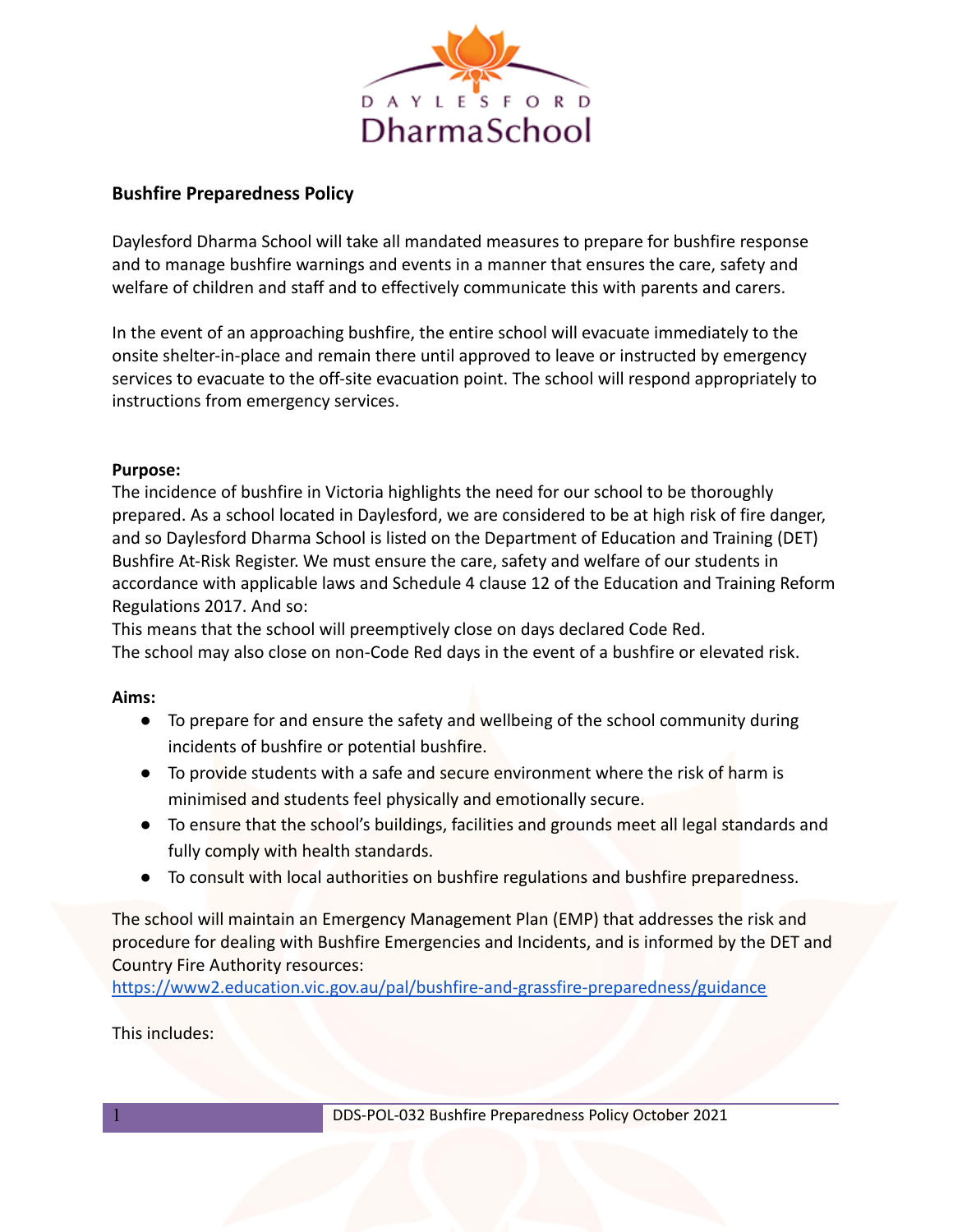

- arrangements for the safety and welfare of staff and students, including relocation to the identified off-site evacuation or rendezvous point;
- readiness levels and 'trigger points' for decisions regarding school closure;
- monitoring fire risks and activity on high-risk or total fire ban days and maintaining a heightened state of readiness by continuously monitoring the situational bushfire risk, and ensuring open lines of communication with local emergency services;
- notification of all arrangements to emergency services;
- accessing support, or initiating the school's own buses for transportation at short notice to evacuate, in line with "stay or go" planning strategies;
- communications plan and contact lists (including school community, local government and emergency services); and
- roles and responsibilities of school personnel in executing emergency plans.

## **Roles and Responsibilities:**

- The Principal will inform students, staff and parents about specific bushfire preparedness arrangements and train relevant staff in their bushfire preparedness roles. This will include providing copies of the Bushfire Preparedness Policy and Procedure to staff (including relief staff) and parents. These documents will be publicly available on the school website in their most current form.
- The Principal will review the Bushfire Preparedness Policy and Procedure annually in October of each year. This includes in relation to the planning of off-site activities such as excursions and camps.
- The Principal shall establish and monitor on an annual basis the Emergency Management Plan (EMP) and will review this plan after any significant event.
- The Principal will consult with local authorities on bushfire regulations and bushfire preparedness in its annual review of its EMP.
- The Principal will ensure that there is a practice of evacuation procedures and drills at least once per term between October and March.
- Additionally the Principal will provide staff with training in their roles prior to drills that includes the effective use of the bushfire emergency equipment.
- The Principal must ensure that notices of bushfire evacuation procedures and updated bushfire emergency numbers are displayed around the school.
- All staff will ensure that doors and exits are not obstructed.
- Classroom teachers will be responsible for implementing the evacuation drill or evacuation plan in line with the EMP procedure.